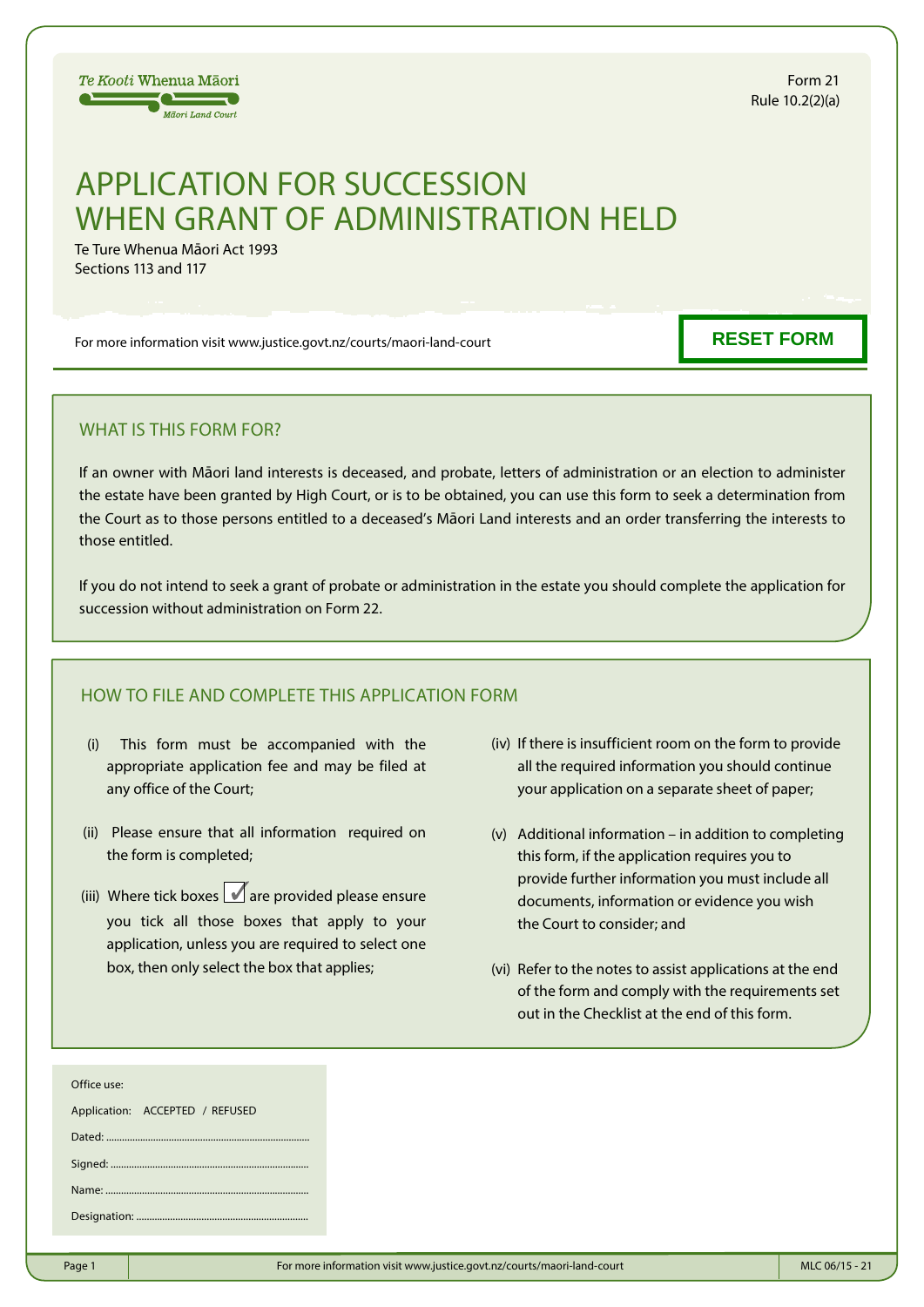|                                         | Taitokerau                                                      | Waikato Maniapoto                                                                                                      | Waiariki      |
|-----------------------------------------|-----------------------------------------------------------------|------------------------------------------------------------------------------------------------------------------------|---------------|
| Tairāwhiti                              | Tākitimu                                                        | Aotea                                                                                                                  | Te Waipounamu |
|                                         |                                                                 | NAME OF DECEASED/OWNER: (List all possible names that the deceased/owner may have been known by including any aliases) |               |
|                                         |                                                                 |                                                                                                                        |               |
|                                         |                                                                 |                                                                                                                        |               |
| <b>APPLICATION:</b>                     |                                                                 |                                                                                                                        |               |
|                                         |                                                                 |                                                                                                                        |               |
|                                         |                                                                 |                                                                                                                        |               |
|                                         |                                                                 | make application to vest the Māori land interests of the above named deceased in the person/s beneficially entitled.   |               |
| 1 THE DECEASED DIED AT                  |                                                                 | on                                                                                                                     |               |
|                                         |                                                                 |                                                                                                                        |               |
| <b>2 DETAILS OF ADMINISTRATION ARE:</b> |                                                                 |                                                                                                                        |               |
|                                         | Name(s) and address(es) of Administrators (if not named above): |                                                                                                                        |               |
|                                         |                                                                 |                                                                                                                        |               |
| Probate No.                             |                                                                 | Dated:                                                                                                                 |               |
| Letters of Administer No.               |                                                                 | Dated:                                                                                                                 |               |
| Election to Administer No.              |                                                                 | Dated:                                                                                                                 |               |
|                                         | 3 ARE ANY MĀORI LAND INTERESTS HELD BY THE ADMINISTRATOR(S)     |                                                                                                                        |               |
|                                         |                                                                 | pursuant to an order of the Court made under section 112 of Te Ture Whenua Māori Act 1993                              |               |
| YES (go to question 4)                  |                                                                 | NO (go to question 5)                                                                                                  |               |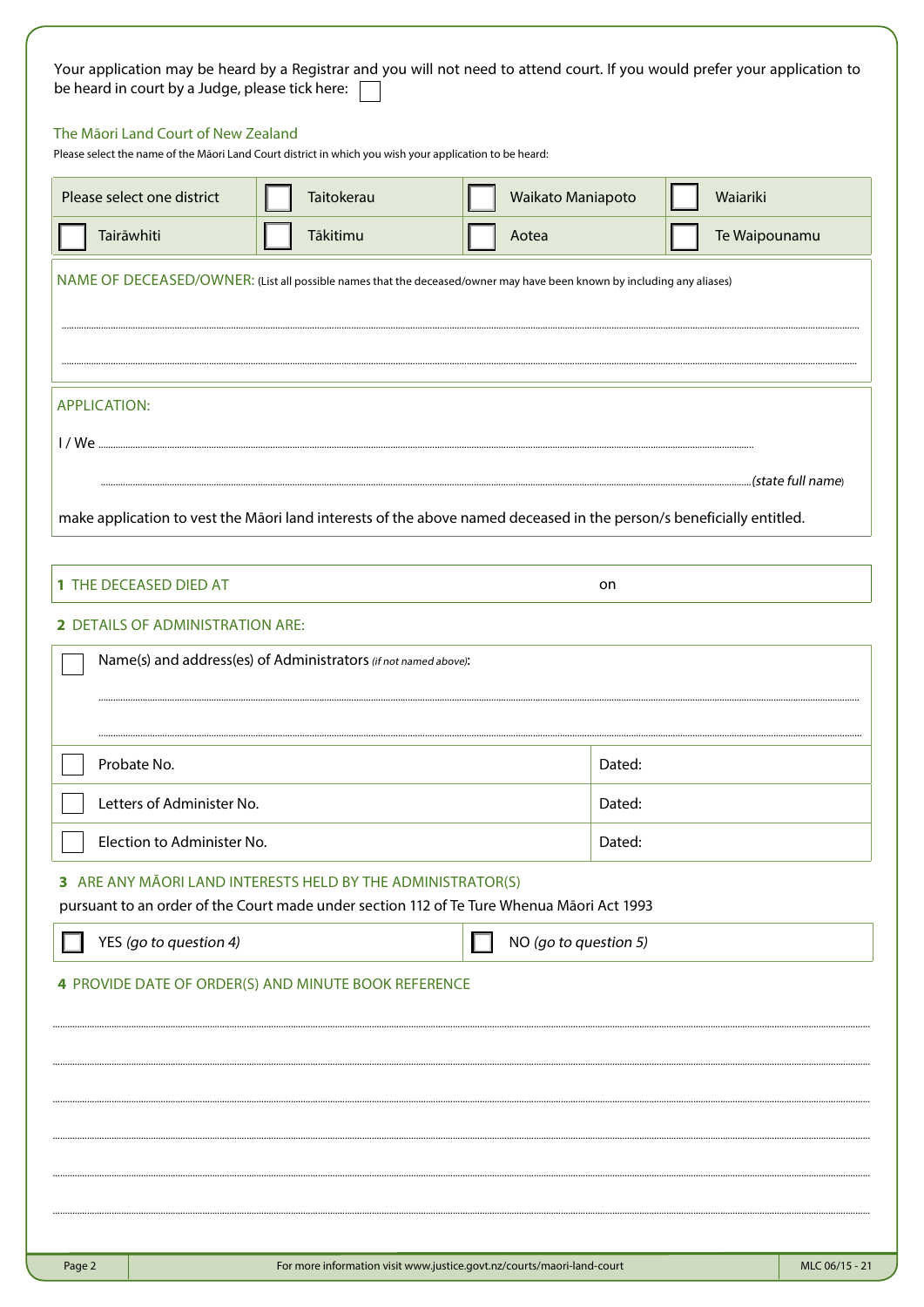|     | FULL NAMES OF DECEASED'S PARENTS:                                                                                                                                                                                      | Male | Female | Deceased |
|-----|------------------------------------------------------------------------------------------------------------------------------------------------------------------------------------------------------------------------|------|--------|----------|
| (a) | Parent:                                                                                                                                                                                                                |      |        |          |
| (b) | Parent:                                                                                                                                                                                                                |      |        |          |
|     | FULL NAMES OF DECEASED'S BROTHERS AND SISTERS:                                                                                                                                                                         | Male | Female | Deceased |
| (a) |                                                                                                                                                                                                                        |      |        |          |
| (b) |                                                                                                                                                                                                                        |      |        |          |
| (c) |                                                                                                                                                                                                                        |      |        |          |
| (d) |                                                                                                                                                                                                                        |      |        |          |
| (e) |                                                                                                                                                                                                                        |      |        |          |
| (f) |                                                                                                                                                                                                                        |      |        |          |
|     |                                                                                                                                                                                                                        |      |        |          |
|     | (The above information assists the Court to search for land interests - any additional whakapapa could assist the Court in its search)<br>6 WAS THE DECEASED AT THE TIME OF DEATH LEGALLY MARRIED OR IN A CIVIL UNION? |      |        |          |
| (g) | YES (go to question 7)<br>NO (go to question 9)                                                                                                                                                                        |      |        |          |
|     | <b>7 GIVE THE FULL NAMES OF AND ADDRESS OF THE SPOUSE OR CIVIL UNION PARTNER</b>                                                                                                                                       |      |        |          |
|     | 8 SELECT ONE OF THE FOLLOWING STATEMENTS - THE SPOUSE / PARTNER OF THE DECEASED:                                                                                                                                       |      |        |          |
|     | Desires to take their right to receive any income or discretionary grants from the interest; or                                                                                                                        |      |        |          |
|     | Desires to take their lifetime right to occupy the principal family home if it is on the land; or                                                                                                                      |      |        |          |
|     | Has since remarried or entered into a civil union or a de facto relationship; or                                                                                                                                       |      |        |          |
|     | Has since died; or                                                                                                                                                                                                     |      |        |          |
|     | Was, at the date of death, separated from the deceased under a Separation Order or a written agreement; or                                                                                                             |      |        |          |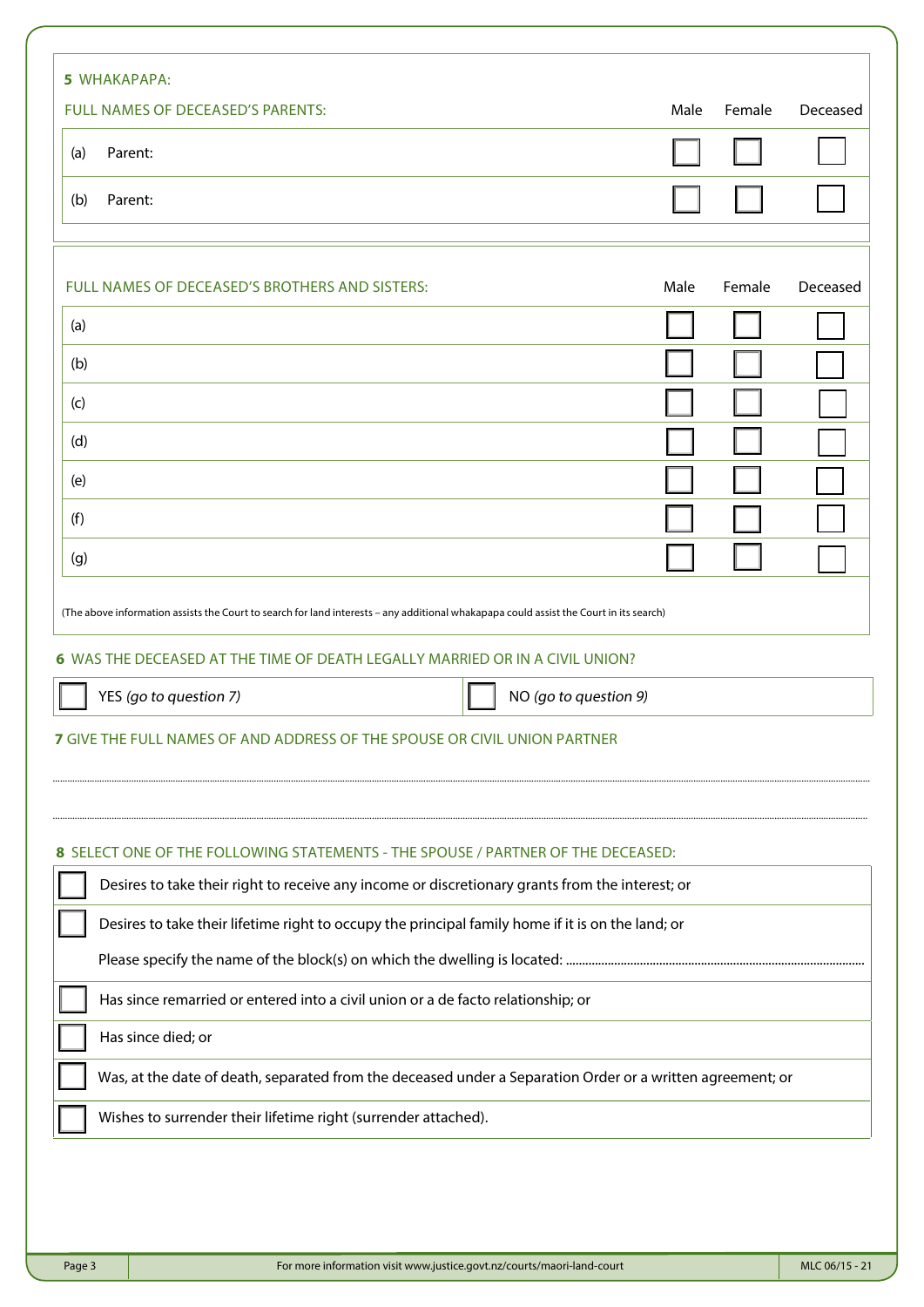# **9** THE FULL NAMES OF ANY FORMER SPOUSES, CIVIL UNION PARTNERS OR DE FACTO PARTNERS OF THE DECEASED,

other than as stated in question 7, who are a parent of any of the deceased's children, are:

| Name | Spouse | Civil union partner | De Facto Partner |
|------|--------|---------------------|------------------|
|      |        |                     |                  |
|      |        |                     |                  |
|      |        |                     |                  |
|      |        |                     |                  |

## **10** NEXT OF KIN (select the statement that applies)

The deceased left children or their issue as next of kin and they are listed below: or

The deceased had no children but left brothers and sisters or their issue as next of kin and they are listed below; or

The deceased left no children or brothers and sisters as next of kin but I/we list below or attach a whakapapa record showing the next of kin to the deceased, including, where possible the names, gender, age and postal address of those next of kin living at the date of death of the deceased.

G`VWJ9WVWJbW&WI qfWW[FZWJG`Y\_SWFjByXV\_SWFiady96yYVVVWV[hWdWtrA` ^k efSfWfhe age if fZVk SdMunder 20. If a person is deceasedl [`efV8V aXfZWaddress write the date of death, and, as the case may be, DI to indicate deceased with children, or DNI to denote deceased without children. Include any persons who have been legally adopted into the family. Details of all next of kin are to be given even though some may not be beneficiaries under a will.

| 1. | <b>Full Name</b>      | Gender | Age |
|----|-----------------------|--------|-----|
|    | <b>Postal Address</b> |        |     |
|    | Email                 |        |     |
| 2. | <b>Full Name</b>      | Gender | Age |
|    | <b>Postal Address</b> |        |     |
|    | Email                 |        |     |
| 3. | <b>Full Name</b>      | Gender | Age |
|    | <b>Postal Address</b> |        |     |
|    | Email                 |        |     |
| 4. | <b>Full Name</b>      | Gender | Age |
|    | <b>Postal Address</b> |        |     |
|    | Email                 |        |     |
| 5. | <b>Full Name</b>      | Gender | Age |
|    | <b>Postal Address</b> |        |     |
|    | Email                 |        |     |
|    |                       |        |     |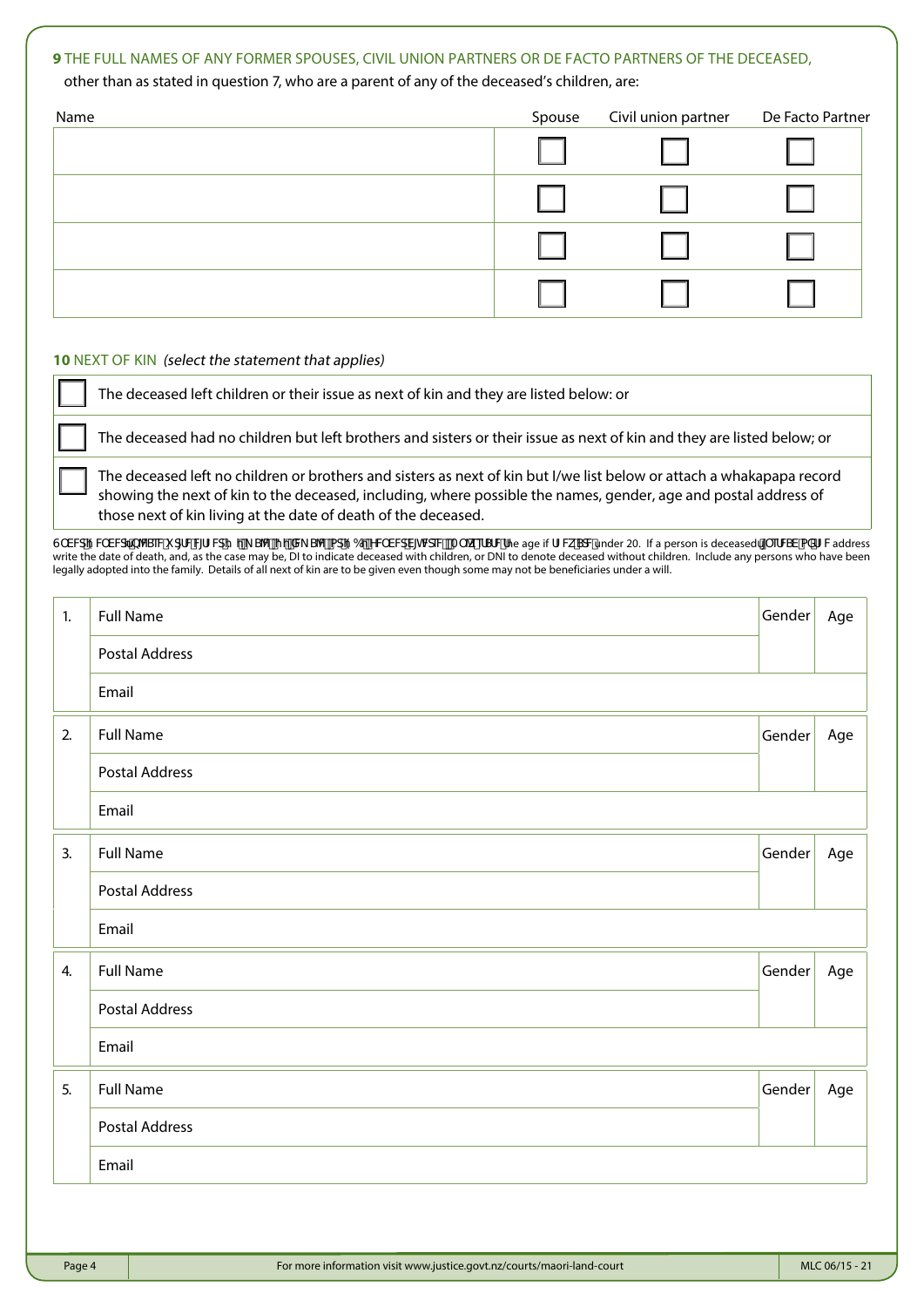| 6.  | <b>Full Name</b>      | Gender | Age |
|-----|-----------------------|--------|-----|
|     | <b>Postal Address</b> |        |     |
|     | Email                 |        |     |
| 7.  | <b>Full Name</b>      | Gender | Age |
|     | <b>Postal Address</b> |        |     |
|     | Email                 |        |     |
| 8.  | <b>Full Name</b>      | Gender | Age |
|     | <b>Postal Address</b> |        |     |
|     | Email                 |        |     |
| 9.  | <b>Full Name</b>      | Gender | Age |
|     | <b>Postal Address</b> |        |     |
|     | Email                 |        |     |
| 10. | <b>Full Name</b>      | Gender | Age |
|     | <b>Postal Address</b> |        |     |
|     | Email                 |        |     |
| 11. | <b>Full Name</b>      | Gender | Age |
|     | <b>Postal Address</b> |        |     |
|     | Email                 |        |     |
| 12. | <b>Full Name</b>      | Gender | Age |
|     | <b>Postal Address</b> |        |     |
|     | Email                 |        |     |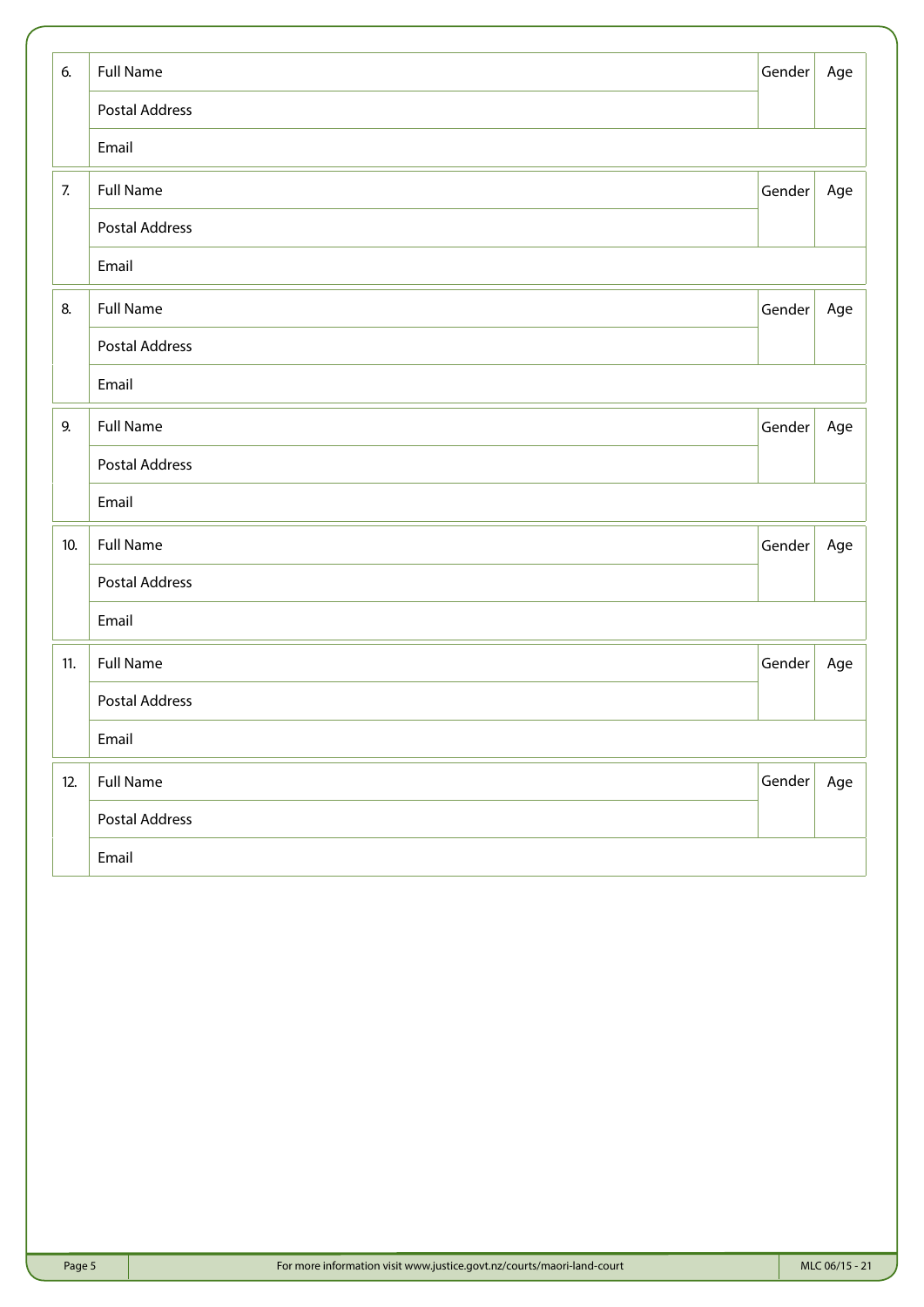# **11** SPECIFY THE FULL NAMES OF THE PARENTS OF EACH PERSON AS NEXT OF KIN (ABOVE)

Where there are different parents – identify the parents by reference to the numbers before the names of each next of kin (above). For example:

.............................................................................................................................................................................................................................................................................................................................................

............................................................................................................................................................................................................................................................................................................................................

.............................................................................................................................................................................................................................................................................................................................................

.............................................................................................................................................................................................................................................................................................................................................

............................................................................................................................................................................................................................................................................................................................................

The parents of numbers 1 to 6 are....................................; or

The parents of number 7 is....................................; or

The parents of numbers 8 and 10 are ....................................

# **12** WHERE ANY NEXT OF KIN LISTED IN QUESTION 10 ARE DECEASED WITH CHILDREN

Write the corresponding number of that person in question 10 (above) in the table below and the name of each child and their details. Repeat this process if there is more than one child or more than one next of kin who is deceased leaving children. Under 'Gender', please write either 'M' (male) 'F' (female) or 'GD' (gender diverse). For example:

| No. | <b>Name</b>      | Gender | Age | <b>Postal Address</b>    |
|-----|------------------|--------|-----|--------------------------|
| 6   | Rangi Te Mete    | M      | 12  | 1 Smith Street, Tauranga |
| 6   | Waimarie Te Mete |        | 9   | 1 Smith Street, Tauranga |
| 6   | Tere Te Mete     | GD     | 16  | 1 Smith Street, Tauranga |

| No. Name |  | Gender Age Postal Address |
|----------|--|---------------------------|
|          |  |                           |
|          |  |                           |
|          |  |                           |
|          |  |                           |
|          |  |                           |
|          |  |                           |
|          |  |                           |
|          |  |                           |
|          |  |                           |
|          |  |                           |

Please continue on separate sheet if necessary.

Where any of the above children is deceased, list their children on a separate sheet in the same manner as above.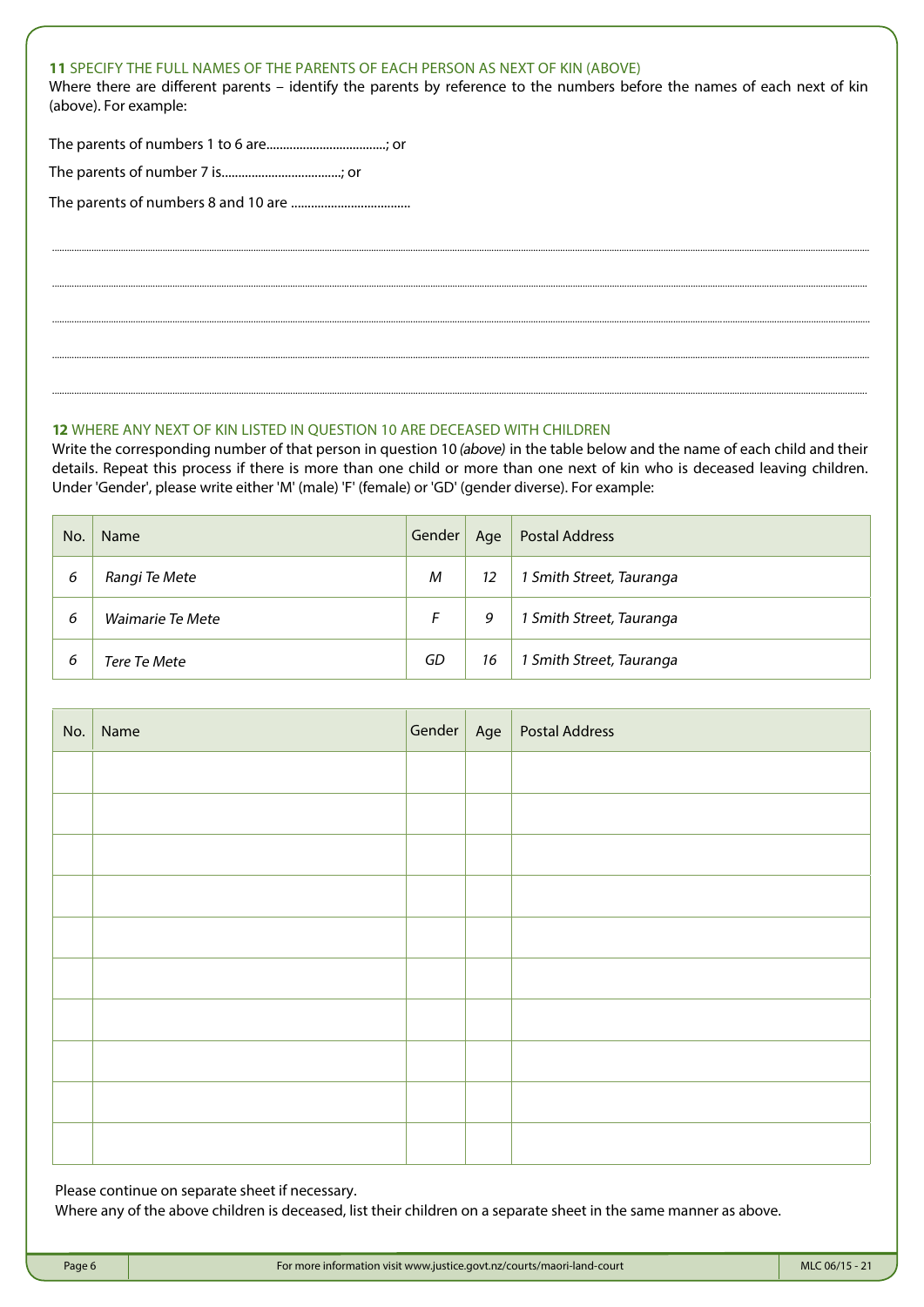# **13** DID THE DECEASED LEGALLY ADOPT ANY CHILDREN INTO THEIR FAMILY OR WERE ANY CHILDREN ADOPTED OUT OF THE FAMILY?

| YES - if YES complete the details below:                                                                                                                                                                                             | NO - if NO go to question 14. |             |
|--------------------------------------------------------------------------------------------------------------------------------------------------------------------------------------------------------------------------------------|-------------------------------|-------------|
| Name                                                                                                                                                                                                                                 | Tick as appropriate           |             |
|                                                                                                                                                                                                                                      | Adopted in                    | Adopted out |
|                                                                                                                                                                                                                                      | Adopted in                    | Adopted out |
|                                                                                                                                                                                                                                      | Adopted in                    | Adopted out |
|                                                                                                                                                                                                                                      | Adopted in                    | Adopted out |
|                                                                                                                                                                                                                                      | Adopted in                    | Adopted out |
|                                                                                                                                                                                                                                      | Adopted in                    | Adopted out |
| 14 DID THE DECEASED HAVE WHANGAI? (see note (v))                                                                                                                                                                                     |                               |             |
| YES (go to question 15)                                                                                                                                                                                                              | NO (go to question 16)        |             |
| 15 WHĀNGAI - (see note (v))                                                                                                                                                                                                          |                               |             |
| Names and addresses of whangai:                                                                                                                                                                                                      |                               |             |
| <b>Name</b>                                                                                                                                                                                                                          | <b>Postal address</b>         |             |
|                                                                                                                                                                                                                                      |                               |             |
|                                                                                                                                                                                                                                      |                               |             |
|                                                                                                                                                                                                                                      |                               |             |
| The family wish the whāngai to succeed as if they were natural children of the deceased; or                                                                                                                                          |                               |             |
|                                                                                                                                                                                                                                      |                               |             |
|                                                                                                                                                                                                                                      |                               |             |
| The family recognises the whangai as a child of the deceased and is not entitled to succeed; or                                                                                                                                      |                               |             |
| The family recognises the whangai as a child of the deceased and entitled to the right to receive any income or<br>discretionary grants from the interest and occupation of the principal family home as set out in the schedule; or |                               |             |
|                                                                                                                                                                                                                                      |                               |             |
| THE FAMILY DO NOT WISH THE WHANGAI TO SUCCEED BECAUSE (set out reasons)                                                                                                                                                              |                               |             |
|                                                                                                                                                                                                                                      |                               |             |
|                                                                                                                                                                                                                                      |                               |             |
|                                                                                                                                                                                                                                      |                               |             |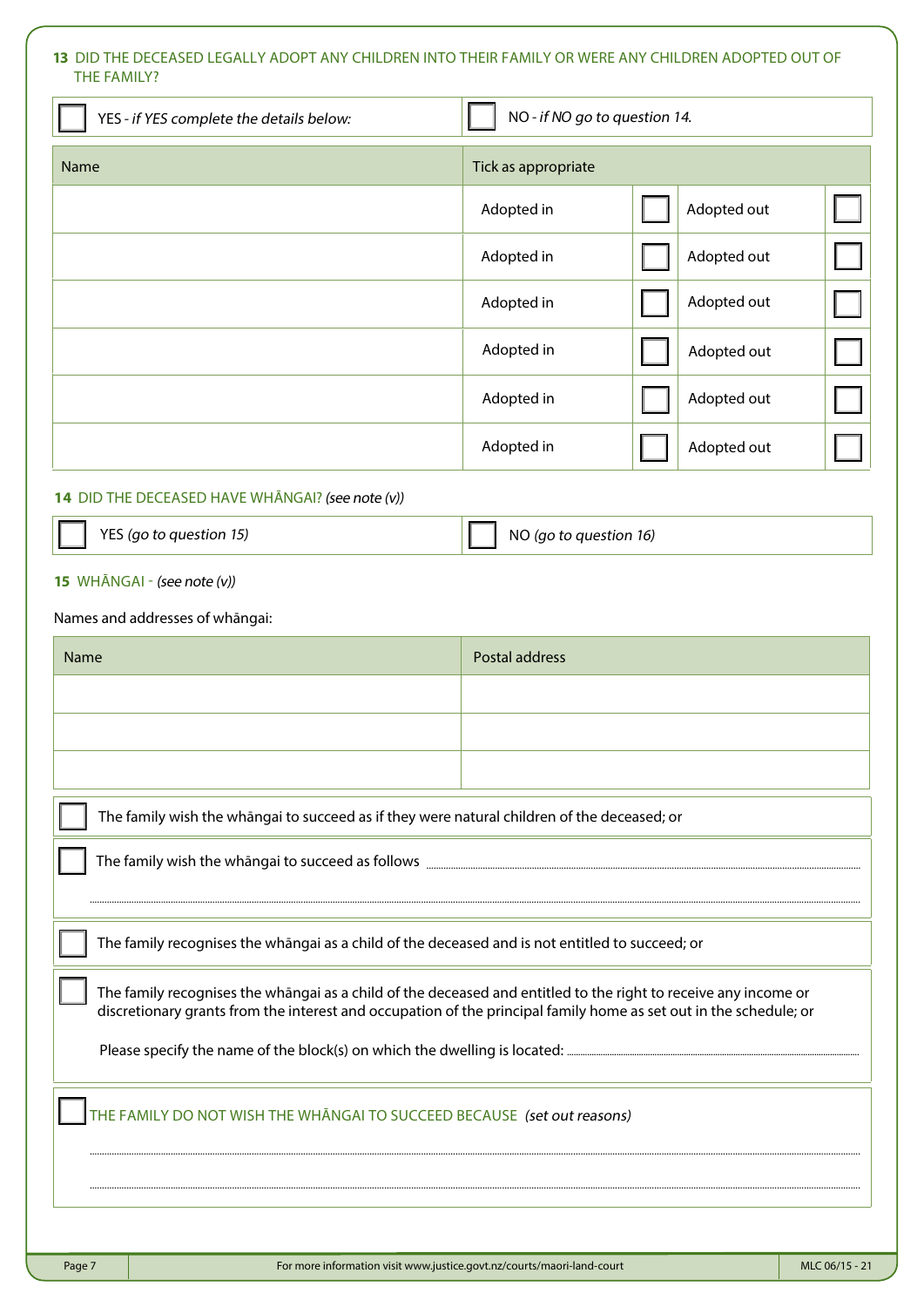| FULL NAMES OF BIRTH PARENTS of WHANGAI (if known):                                                         |                                                                                                                   | Male                   | Female Gender diverse | Deceased? |
|------------------------------------------------------------------------------------------------------------|-------------------------------------------------------------------------------------------------------------------|------------------------|-----------------------|-----------|
| (a) Parent:                                                                                                |                                                                                                                   |                        |                       |           |
| (b) Parent:                                                                                                |                                                                                                                   |                        |                       |           |
|                                                                                                            |                                                                                                                   |                        |                       |           |
| Has the whangai child already received an interest in Maori land from either of their birth parents?       |                                                                                                                   |                        |                       |           |
| <b>YES</b>                                                                                                 |                                                                                                                   | <b>NO</b>              |                       |           |
| 16 DID THE DECEASED LEAVE A WILL? (see note (ii))                                                          |                                                                                                                   |                        |                       |           |
| YES (go to question 17)                                                                                    |                                                                                                                   | NO (go to question 19) |                       |           |
| <b>17 THE BENEFICIARIES IN THE WILL:</b>                                                                   |                                                                                                                   |                        |                       |           |
| Are all named in question 10 and 12 as next of kin of Deceased; or                                         |                                                                                                                   |                        |                       |           |
| Include the following people not named as next of kin (give names, addresses and relationship to deceased) |                                                                                                                   |                        |                       |           |
| Name                                                                                                       | <b>Postal address</b>                                                                                             |                        | Relationship          |           |
|                                                                                                            |                                                                                                                   |                        |                       |           |
|                                                                                                            |                                                                                                                   |                        |                       |           |
|                                                                                                            |                                                                                                                   |                        |                       |           |
|                                                                                                            |                                                                                                                   |                        |                       |           |
|                                                                                                            |                                                                                                                   |                        |                       |           |
| 18 WHERE ANY NAMED BENEFICIARY'S RIGHT TO SUCCEED under section 108(2) of the Act is not evident from      | his or her relationship to the deceased explain how the beneficiary qualifies under that section: (see note (vi)) |                        |                       |           |
|                                                                                                            |                                                                                                                   |                        |                       |           |
|                                                                                                            |                                                                                                                   |                        |                       |           |
|                                                                                                            |                                                                                                                   |                        |                       |           |
|                                                                                                            |                                                                                                                   |                        |                       |           |
|                                                                                                            |                                                                                                                   |                        |                       |           |
|                                                                                                            |                                                                                                                   |                        |                       |           |
| <b>19 WHĀNAUTRUST:</b><br>Those entitled do not wish to form a whānau trust; or                            |                                                                                                                   |                        |                       |           |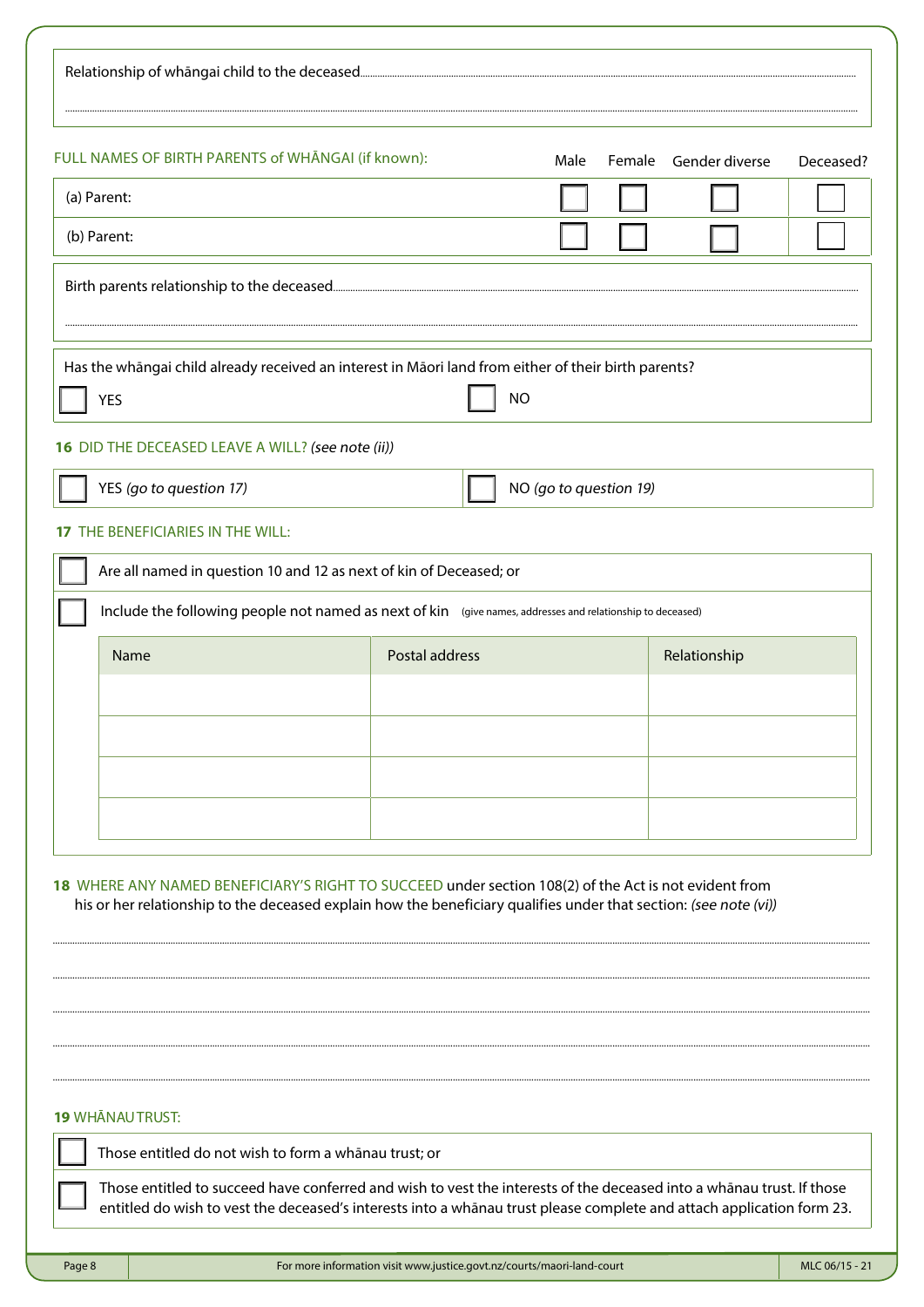| 21 HAS THERE BEEN PREVIOUS SUCCESSION TO THE DECEASED?                                                               |
|----------------------------------------------------------------------------------------------------------------------|
| YES (if yes, specify the following details)<br><b>NO</b>                                                             |
| Place(s)                                                                                                             |
|                                                                                                                      |
|                                                                                                                      |
| 22 THE PERSONS I/WE BELIEVE ARE ENTITLED TO SUCCEED ARE:                                                             |
| Are all named in question 10 and 12 as next of kin of Deceased; or                                                   |
| The persons entitled under the will being:                                                                           |
| the next of kin as set out in questions 10 and 12; or                                                                |
| as set out in Schedule 1; or                                                                                         |
|                                                                                                                      |
| The persons listed or identified in the space below in accordance with an agreed arrangement under section 117(3)(c) |
| of Te Ture Whenua Māori Act 1993:                                                                                    |
|                                                                                                                      |
|                                                                                                                      |
|                                                                                                                      |
|                                                                                                                      |
|                                                                                                                      |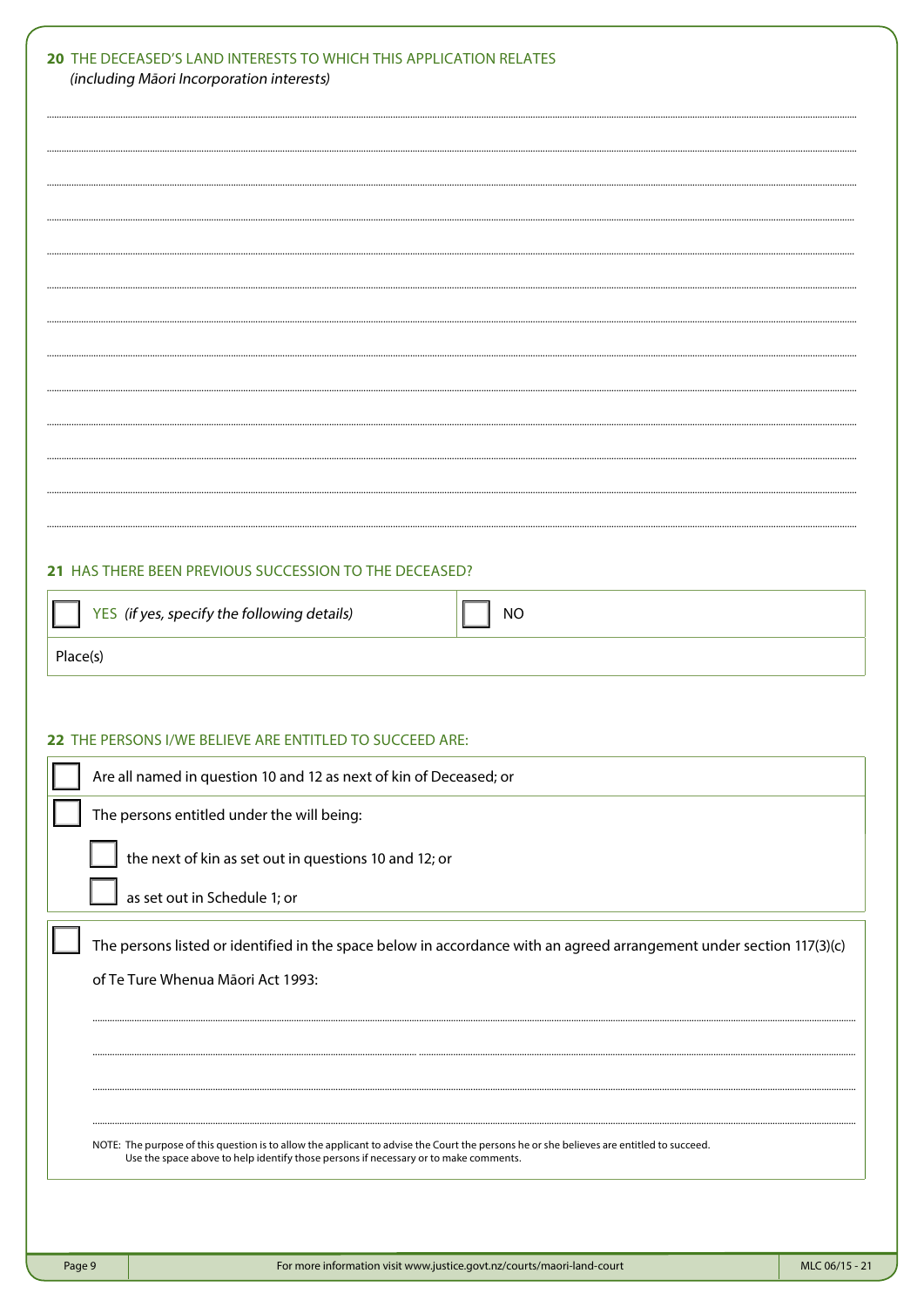| YES (go to question 24)                                                                                      | NO (specify the following information below:)                                  |
|--------------------------------------------------------------------------------------------------------------|--------------------------------------------------------------------------------|
|                                                                                                              | I am/we are bringing this application instead of the administrator(s) because: |
|                                                                                                              |                                                                                |
|                                                                                                              |                                                                                |
| I have notified the administrator(s) of this application:                                                    |                                                                                |
|                                                                                                              | I have not notified the administrator(s) of this application because manu-     |
|                                                                                                              |                                                                                |
|                                                                                                              |                                                                                |
|                                                                                                              | 24 I / WE SEEK AN ORDER BASED ON THIS APPLICATION WITHOUT FORMAL HEARING:      |
| YES (declaration at end of application must be completed)                                                    | <b>NO</b>                                                                      |
| 25 I/WE HAVE ADVISED THE IMMEDIATE NEXT OF KIN OF THIS APPLICATION:                                          |                                                                                |
| <b>YES</b>                                                                                                   | <b>NO</b>                                                                      |
| PREFERRED PLACE OF HEARING:                                                                                  |                                                                                |
| SIGNATURE OF APPLICANT(S)                                                                                    |                                                                                |
|                                                                                                              | Dated:                                                                         |
|                                                                                                              | Dated:                                                                         |
|                                                                                                              | Dated:                                                                         |
| <b>CONTACT DETAILS</b>                                                                                       |                                                                                |
|                                                                                                              |                                                                                |
| (Address to which documents or correspondence in connection with the application can be posted or delivered) |                                                                                |
| Phone Number(s):                                                                                             |                                                                                |
| Home:                                                                                                        | Work:                                                                          |
| Mobile:                                                                                                      | Fax:                                                                           |
| <b>Email Address:</b>                                                                                        |                                                                                |
| NOTE: Where fax or email addresses are given these may be used as a means of notice and service.             |                                                                                |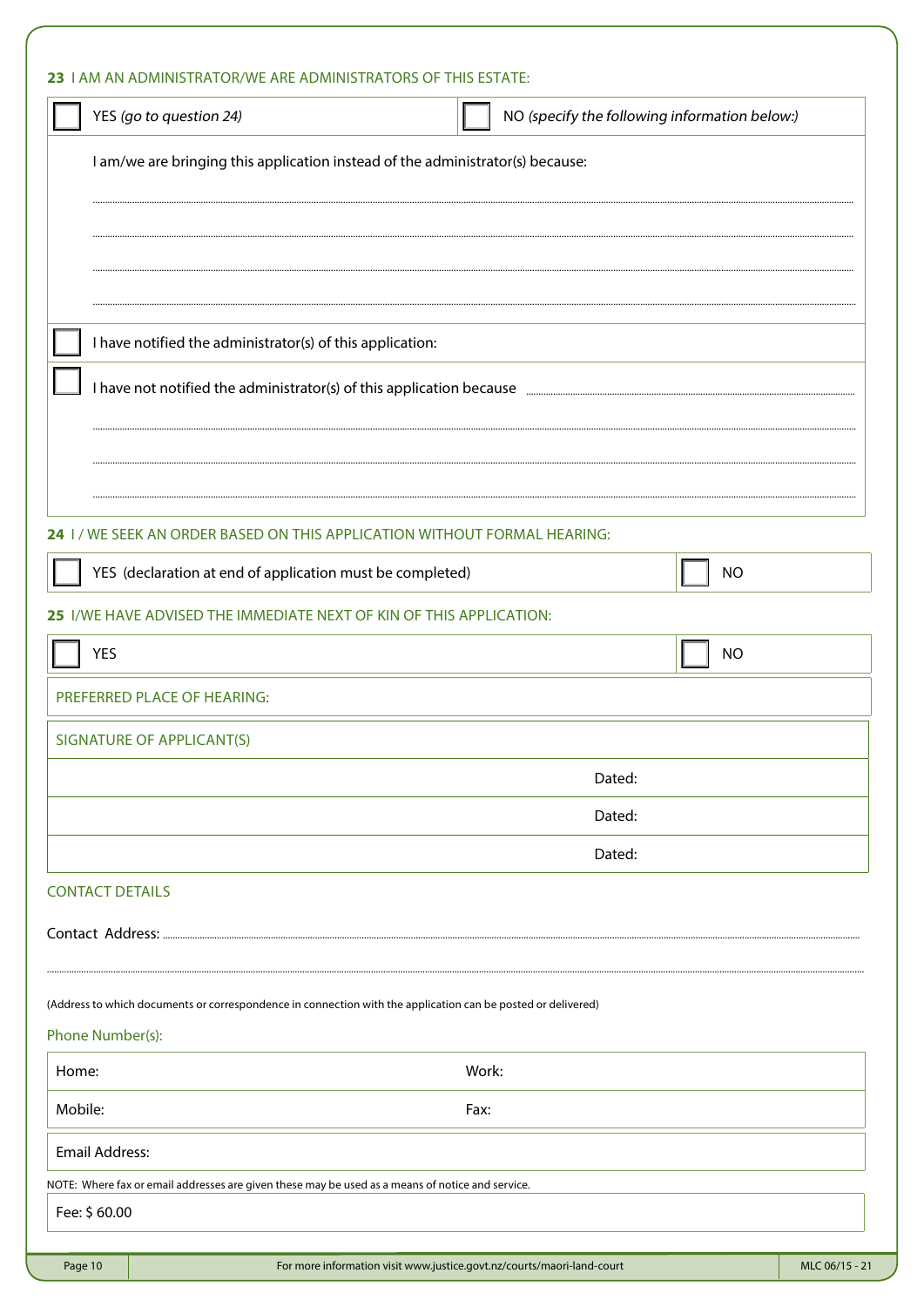## NOTES TO ASSIST APPLICANTS

- (i) Death certificate original or photocopy should be filed. If a death certificate is not readily available by reasonable enquiry the Court may accept other evidence as to death. If death has been established at a previous hearing a further death certificate may not be required.
- (ii) Will the original or a copy certified as a true copy by a solicitor or Trustee Company must be supplied where the Grant of Administration does not contain a copy.
- (iii) Next of Kin where there is no will, or the will is unclear or leaves interests to anyone other than the preferred class of alienee (who are the family of the deceased) then the next of kin for the purposes of succession are children of the deceased; if there are no children then brothers and sisters; if neither of these then next of kin are the nearest relatives on the side of the family from whom the land originated. Generally speaking where next of kin die before the person from whom succession is sought their children are entitled to the share they would have received had they survived the deceased.
- (iv) Notice of hearing while an applicant is not required to give formal notice of hearing to other beneficiaries he or she is expected to consult with them and advise them of the application and when it is to be heard. If this is not done the Court may direct that formal notice be given to the beneficiaries.
- (v) Whāngai where it is desired to include whāngai as successors the Court will normally require evidence of their acceptance by the family either by signed consents or orally at the hearing.
- (vi) Succession by will where a testator died after 1 July 1994 the right to succeed under a will is limited by s108 of the Act to certain classes of people. If the successors named in a will are not children or their issue or qualify as next of kin of the testator an applicant needs to satisfy the Court that they qualify to succeed. The Court office can assist you as to what the qualifications are to succeed.
- (vii) Additional information if you find that there is not enough room on the form to provide all the information you need to supply continue your application on a separate sheet of paper.

| <b>CHECKLIST OF DOCUMENTS REQUIRED:</b>                                                                                                 |
|-----------------------------------------------------------------------------------------------------------------------------------------|
| Original or certified copy of the election to administer, or                                                                            |
| Certified copy of Probate or Letters of administration or other Grant of Administration                                                 |
| Copy or photocopy of death certificate (if available)                                                                                   |
| Certificate by Administrator (Form 20 - optional)                                                                                       |
| Deed of Arrangement (where applicable)                                                                                                  |
| Declaration or Affidavit where application being dealt with ex parte pursuant to Rule 10.8 of the Māori Land Court<br><b>Rules 2011</b> |

NOTE: The Court may, under rule 10.8 of the Māori Land Court Rules 2011, deal with an application without requiring attendance by the applicant or any other person if it is satisfied as to the persons entitled to succeed. The Court's power is discretionary and it will generally require a hearing where there are issues to be settled such as rulings on whāngai or other matters which may not be straight forward. If you wish this application to be handled without appearance and formal hearing, you should indicate Yes in question 24 and complete the following request.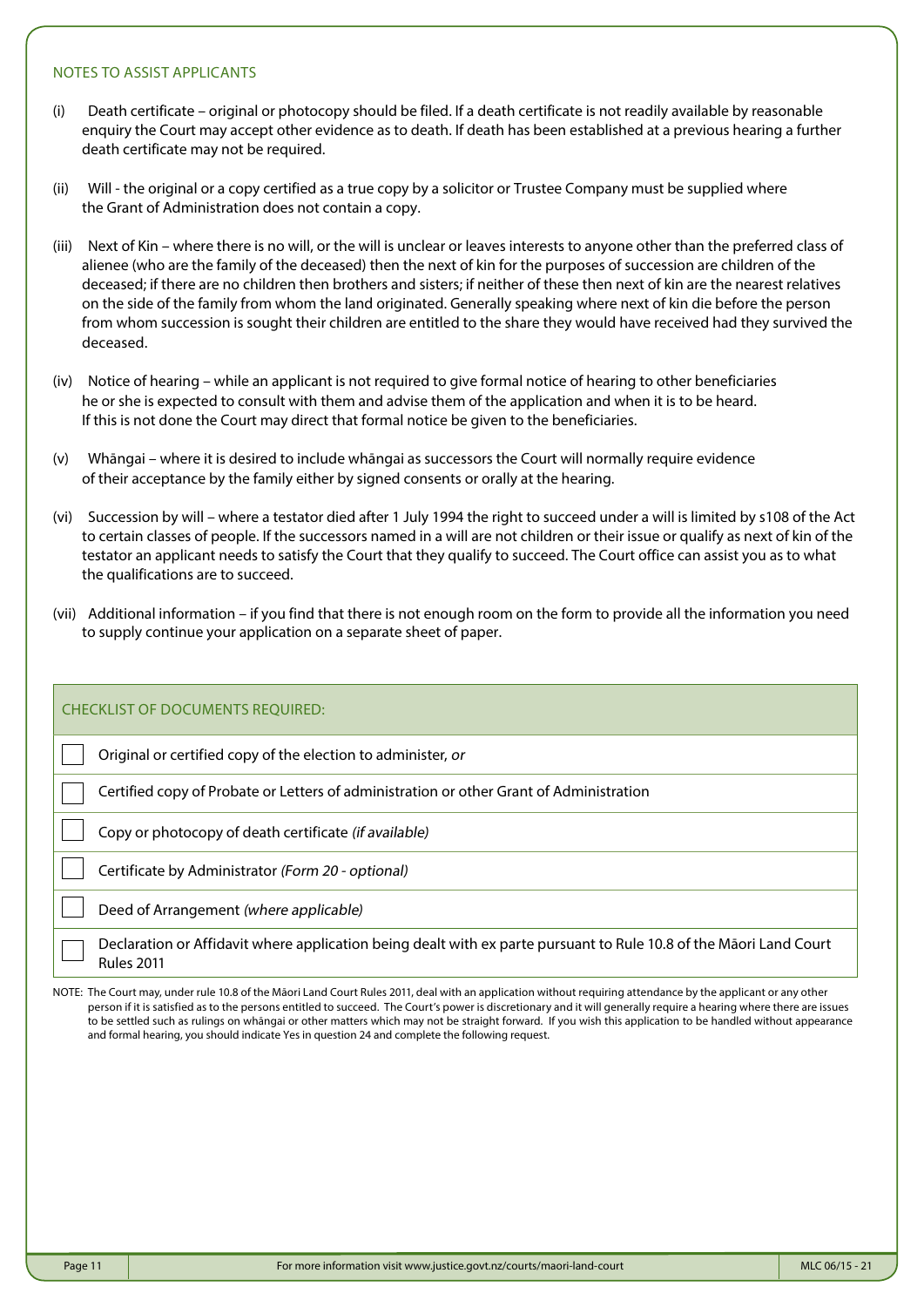# REQUEST FOR APPLICATION TO BE DEALT WITH WITHOUT FORMAL HEARING AND WITHOUT NOTICE:

I/We, the applicant(s) hereby declare:

- (i) That the facts of the application as stated are true and correct.
- (ii) That persons entitled to succeed are correctly listed in this application.
- (iii) That there are no disputes as to succession or issues to be settled before an order can be made.
- (iv) That it is desired that an order be made without formal hearing and without notice

| SIGNATURE OF APPLICANT(S)   |        |  |  |
|-----------------------------|--------|--|--|
|                             | Dated: |  |  |
|                             | Dated: |  |  |
|                             | Dated: |  |  |
|                             |        |  |  |
| $\textbf{Sworn}/\text{dec}$ |        |  |  |
| before me                   | Dated: |  |  |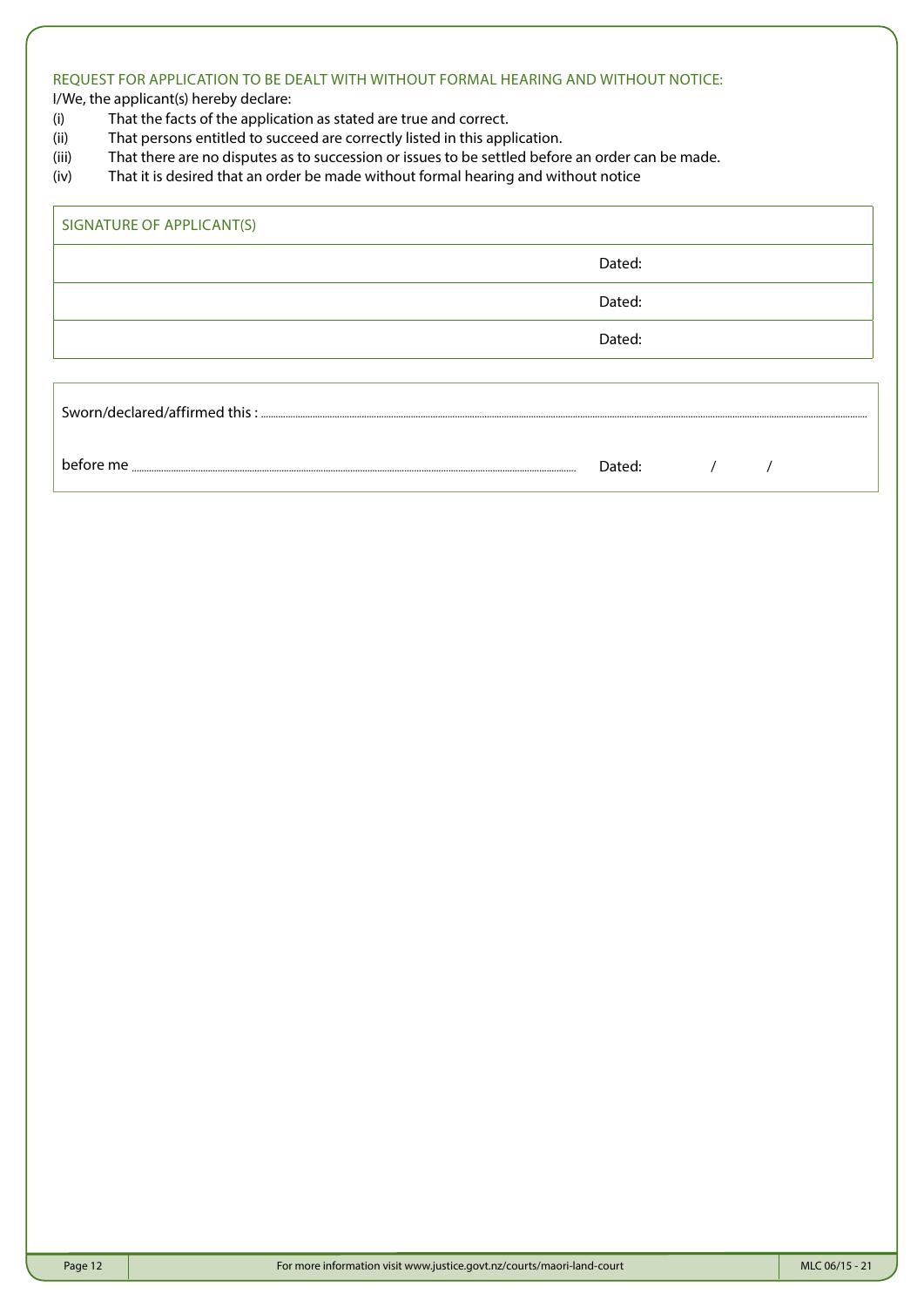|                                                                        | Land / Block | Shares to be | Proportion to | Name and address of beneficiary | Releationship to |                                                  |
|------------------------------------------------------------------------|--------------|--------------|---------------|---------------------------------|------------------|--------------------------------------------------|
| Page 13                                                                |              | vested       | be vested     |                                 | deceased         |                                                  |
|                                                                        |              |              |               |                                 |                  |                                                  |
|                                                                        |              |              |               |                                 |                  |                                                  |
|                                                                        |              |              |               |                                 |                  |                                                  |
|                                                                        |              |              |               |                                 |                  |                                                  |
|                                                                        |              |              |               |                                 |                  | <b>SCHEDULE</b><br>INTERESTS                     |
|                                                                        |              |              |               |                                 |                  | $\rightarrow$                                    |
|                                                                        |              |              |               |                                 |                  |                                                  |
|                                                                        |              |              |               |                                 |                  | $\overline{\mathsf{C}}$                          |
|                                                                        |              |              |               |                                 |                  |                                                  |
|                                                                        |              |              |               |                                 |                  |                                                  |
|                                                                        |              |              |               |                                 |                  |                                                  |
|                                                                        |              |              |               |                                 |                  |                                                  |
| For more information visit www.justice.govt.nz/courts/maori-land-court |              |              |               |                                 |                  | ENTITLEMENT TO DECEASED'S<br>DER TERMS OF A WILL |
|                                                                        |              |              |               |                                 |                  |                                                  |
|                                                                        |              |              |               |                                 |                  |                                                  |
|                                                                        |              |              |               |                                 |                  |                                                  |
|                                                                        |              |              |               |                                 |                  |                                                  |
|                                                                        |              |              |               |                                 |                  |                                                  |
|                                                                        |              |              |               |                                 |                  |                                                  |
|                                                                        |              |              |               |                                 |                  |                                                  |
|                                                                        |              |              |               |                                 |                  |                                                  |
|                                                                        |              |              |               |                                 |                  |                                                  |
|                                                                        |              |              |               |                                 |                  |                                                  |
|                                                                        |              |              |               |                                 |                  |                                                  |
|                                                                        |              |              |               |                                 |                  |                                                  |
|                                                                        |              |              |               |                                 |                  |                                                  |
| MLC 06/15-21                                                           |              |              |               |                                 |                  |                                                  |
|                                                                        |              |              |               |                                 |                  |                                                  |

Te Kooti Whenua Mãori<br> **Allian Magri Land Court**